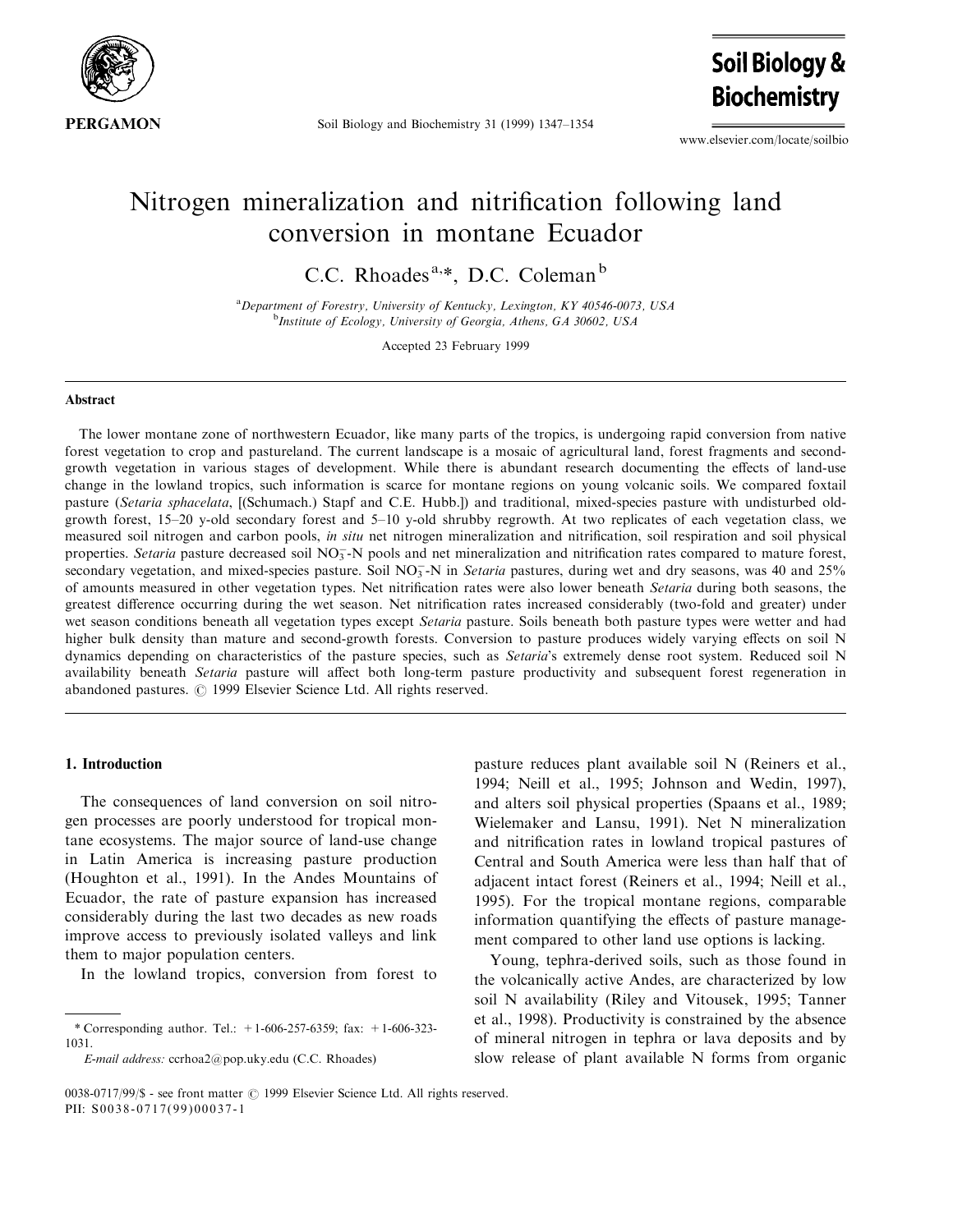| Depth (cm) | Total C Mg C $ha^{-1}$ | Bulk density (g $\text{cm}^{-3}$ ) | 1.5 MPa gravimetric water content $(\% )$ | Soil pH |                  |  |
|------------|------------------------|------------------------------------|-------------------------------------------|---------|------------------|--|
|            |                        |                                    |                                           | Water   | $1$ M NaF<br>2:1 |  |
| $0 - 5$    | 25.1                   | 0.5                                | 22.6                                      | 5.3     | 10.8             |  |
| $5 - 15$   | 48.7                   | 0.7                                | 16.7                                      | 5.0     | 11.3             |  |
| $15 - 30$  | 31.0                   | 0.8                                | 14.0                                      | 4.9     | 11.5             |  |
| $30 - 60$  | 39.9                   | 1.0                                | 14.0                                      | 5.0     | 11.3             |  |
| $60 - 100$ | 44.8                   | 1.0                                | 12.1                                      | 5.1     | 9.5              |  |

Properties of volcanic ash derived soils in lower montane tropical forests of northwestern Ecuador

matter. The amorphous, allophane minerals found in volcanic soils form physically stable aggregates and chemically stable organic-aluminum complexes that inhibit soil N turnover (Shoji et al., 1993). Cool temperatures and frequently waterlogged montane soils further retard organic matter decomposition and nutrient release (Vitousek and Matson, 1988). In tropical mountain forests, soil N availability increases with pedogenic development (Riley and Vitousek, 1995; Tanner et al., 1998) and with decreased elevation (Vitousek and Sanford, 1986; Marrs et al., 1988).

Here, we compare soil N cycling in intact forest with the two dominant pasture types found in the lower montane region of northwestern Ecuador. We also examine soil N variables in second-growth forest and shrub vegetation regenerating after agricultural land use.

### 2. Materials and methods

#### 2.1. Study sites

This research was carried out at the Maquipucuna Forest Reserve, located in the province of Pichincha on the western slope of the Ecuadorian Andes  $(0^{\circ} 5'$ N;  $78^{\circ}$  37' W). The study site is situated at 1400 m elevation in tropical lower montane forest (Grubb, 1977). Annual precipitation at a nearby meteorological station (<10 km) averaged 3198 mm (INHERI, 1987). On-site precipitation from 1994 to 1996, averaged 3630 mm  $y^{-1}$ . A dry period occurs during August and September, when monthly rainfall is less than 100 mm. Daily minimum and maximum air temperature average  $17-26$ °C with little seasonal change.

Montane soils of northwestern Ecuador are formed on andesitic ash and pumice deposits (Clapperton, 1993). In the Maquipucuna forest reserve, the top 75-100 cm of soil formed from volcanic ash deposited 2500 y ago by the volcano, Pululagua (Papale and Rossi, 1993). Soil pH measured in  $1 \, M$  NaF averages 10.9 in the top meter (Table 1), indicating the presence of allophane minerals (Fields and Perrott, 1966). Bulk density in mature forest averages 0.6 g  $cm^{-3}$  in fieldmoist soil sampled in the top 15 cm where gravimetric water content at 1.5 MPa is 19%. Soil texture estimated by the pipette method yields less than 10% clay. This contrasts with 22% clay estimated by hand and with 32% estimated from the relation (Soil Survey Staff, 1993)

# $2.5 \times (1.5 \text{ MPa moisture} - \text{Total soil carbon})$

demonstrating the non-dispersive nature of the allophanic clay fraction. Surface soil reaction is strongly acid (Table 1). Labile soil phosphorus in the upper 15 cm average 8 and 15  $\mu$ g  $\bar{P}g^{-1}$  for anion exchange resin and bicarbonate extractable forms, respectively.

Table 2

Forest structure and species diversity of trees of  $\geq$ 5 cm diameter at breast height

| Vegetation type            | Replicate      | Height $(m)$   |                | Diameter (cm) |      | Basal area,<br>$(m^2 \text{ ha}^{-1})$ | Species per plot,<br>$(225 \text{ m}^2)$ |  |
|----------------------------|----------------|----------------|----------------|---------------|------|----------------------------------------|------------------------------------------|--|
|                            |                | Max            | Mean           | Max           | Mean |                                        |                                          |  |
| Old-growth forest $> 50$ y |                | 30             | 11             | 58.7          | 12.9 | 25.5                                   | 20                                       |  |
|                            | 2              | 22             | 9              | 23.8          | 10.2 | 10.2                                   | 15                                       |  |
| Secondary forest 15–20 y   |                | 25             | 10             | 31.5          | 10.9 | 22.7                                   | 15                                       |  |
|                            | $\overline{2}$ | 28             | 14             | 29.5          | 12.8 | 18.0                                   | 8                                        |  |
| Shrub regeneration $5-10y$ |                | 9              |                | 12.3          | 6.4  | 1.6                                    | 3                                        |  |
|                            | ↑              | $\overline{2}$ | $\overline{4}$ | 17.7          | 7.2  | 6.8                                    | 3                                        |  |

Table 1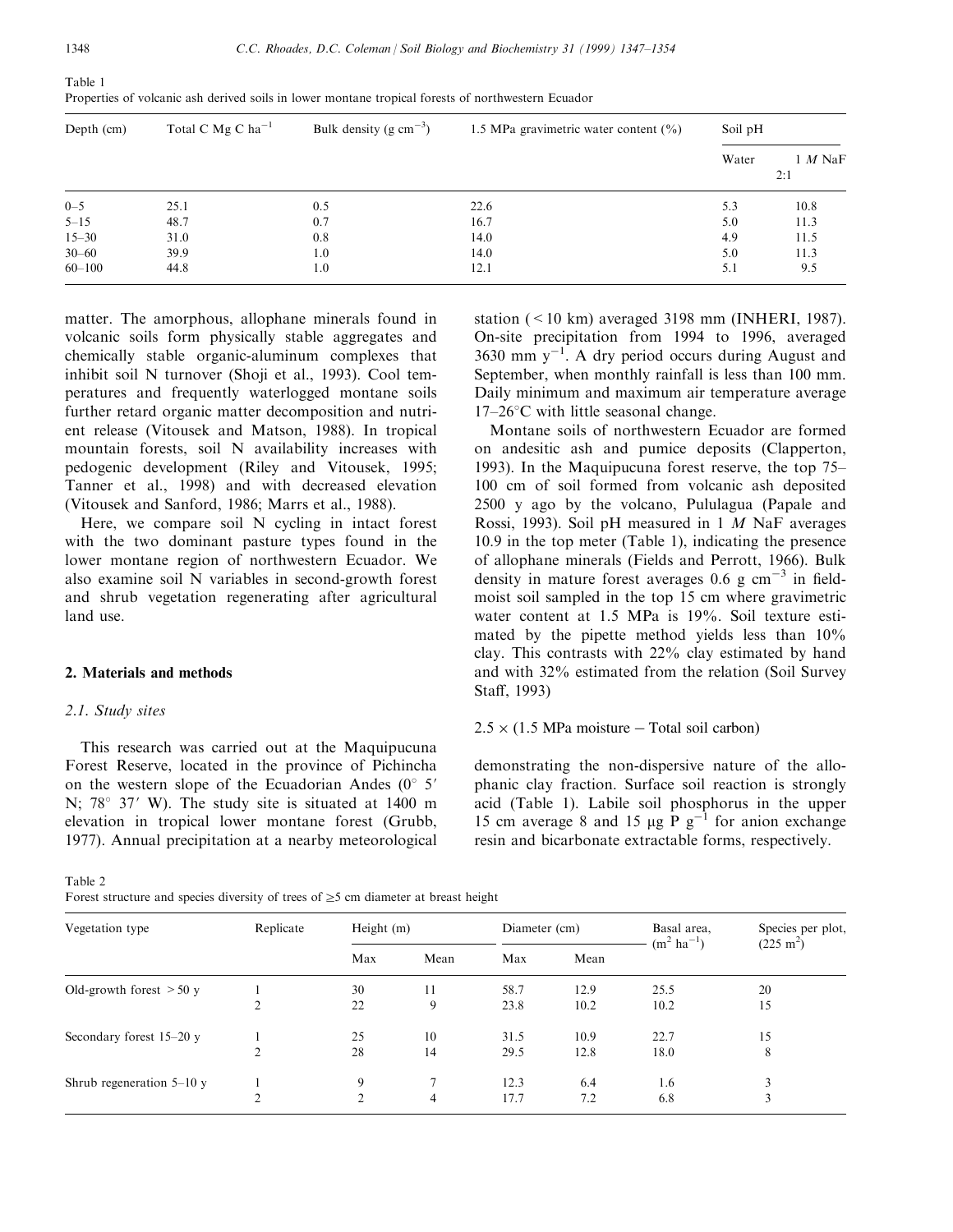The five vegetation types studied are dominant landscape features of the mid-elevation region of northwestern Ecuador. The vegetation types are interspersed across a 1  $km<sup>2</sup>$  area of the Maquipucuna Reserve. We sampled two replicate patches of each vegetation type. Limited availability of undisturbed forest patches prevented further replication. Morphological and physical characteristics of the top 50 cm of soil indicate that all vegetation developed upon the same ash deposit (C. Rhoades, unpub. PhD thesis, University of Georgia, 1997). Replicated trials that monitor change following land conversion would require 5 to 10 y to provide conclusive results; in this study we take advantage of a series of existing land-use patches to gain an immediate estimate.

Old-growth forest replicates had been undisturbed for a minimum of 50 y, according to local residents (Table 2). Secondary forests were  $15-20$  y-old stands regenerating from abandoned cropland. Shrubby regrowth develops within 5 y of abandoning cropland or traditional pastures. The shrub communities are dense mixtures of remnants from previous production systems (Musa paradisiaca L., Psidium guajava L.) along with common successional shrubs (Heliconia spp., Piper spp., Vernonia patens H.B.K.). Setaria sphacelata pastures were hand-planted between 1980 and 1986, after clearing the forest and burning the brush. Traditional, mixed-species pastures (also established 1980 to 1986) contain both annual and perennial plants. Dominant grasses include Digitaria sanguinalis (L.) Scopoli, Panicum polygonatum Schrader and Paspalum paniculatum L.

#### 2.2. Field and laboratory methodology

Net N mineralization and nitrification rates were measured using *in situ* incubations (Binkley and Hart, 1989). Seasonal comparisons of soil N availability were made under dry (September 1994) and wet (May 1995) season conditions. Soil incubation chambers consisted of 10 cm dia PVC tubes driven into the top 15 cm of mineral soil. Aboveground portions of vegetation were excluded from the chambers and plant roots were severed by core installation. Chambers were covered with loose fitting, aluminum foil-shielded caps that allowed gas movement, but prevented leaching. Within each tube, changes in inorganic-N content during the 14-d period represent net nitrogen mineralized from organic sources. Assuming no losses to leaching, plant uptake or gaseous N emissions, net mineralization and nitrification were calculated as follows (Hart et al., 1994):

Net mineralization =  $(NH_4^+$ -N +  $NO_3^-$ -N)<sub>t+1</sub>

$$
-(NH_4^+\text{-}N + NO_3^-\text{-}N)_t
$$

Net nitrification =  $(NO_3^- - N)_{t+1} - (NO_3^- - N)_{t}$ 

Initial and final soil  $NO_3^-$ -N and  $NH_4^+$ -N content for each incubation period were extracted from fresh soil within 12 h of sampling using 2  $M$  KCl (10 g moist soil in 50 mL of extractant). Soil was stored in plastic coolers prior to extraction. Filtered extracts were frozen until colorimetric analysis (Perstorp Inc., Wilsonville, Oregon). Subsamples of soil were dried for 24 h at  $105^{\circ}$ C to determine gravimetric moisture content; both the initial and final inorganic- $N$  concentrations are expressed on a dry-weight basis. To verify the relationship between soil N indices and plant N uptake, we carried out a 60-d bioassay with grain sorghum (Sorghum bicolor) grown in soil from the various vegetation types  $(0-15 \text{ cm depth};$  secondary forest was not included). Oven-dried, ground soil and plant samples were analyzed for total N and C using a Carlo Erba model 1500 CN analyzer (Carlo Erba Instruments, Milano, Italy). Bulk density was measured on intact soil cores (0–15 cm;  $n=10$  per vegetation replicate). Soil pH was measured in a 2:1 deionized water to air-dried soil suspension after 30 min of agitation. Field-moist pH was analyzed on a subset of samples. Fine roots ( $\leq$  2 mm) were hand-sorted from six 10 cm dia soil cores for the  $0-15$  cm depth per replicate. Water-filled pore space (WFPS), synonymous with relative saturation (Linn and Doran, 1984) was calculated as follows:

% WFPS =  $(\theta_{\rm v}/TP) \times 100$ 

where  $\theta_y$ =volumetric water content, TP=total porosity= $(1-Bulk$  Density/2.65).

In situ soil respiration was analyzed using static chambers and 0.5 M NaOH base traps during the 1995 wet season. The static chamber method integrates respiration from plant roots and soil microorganisms (Coleman and Sasson,1978). Base traps were titrated to a phenolphthalein endpoint within 8 h of terminating the 24-h respiration assay (Zibilske, 1994).

Within each replicate of the five vegetation types, three  $5 \times 15$  m blocks were established perpendicular to the slope. Sample locations were randomly selected within each block. Effects of vegetation type, vegetation replicate, block and season were tested on extractable soil N and net N transformations with repeated-measures, nested analysis of variance (SPSS Inc., 1997). Season was the within-subject factor; replicates were nested within vegetation types and blocks were nested within replicates. For each replicate of the five vegetation types, six mineralization incubations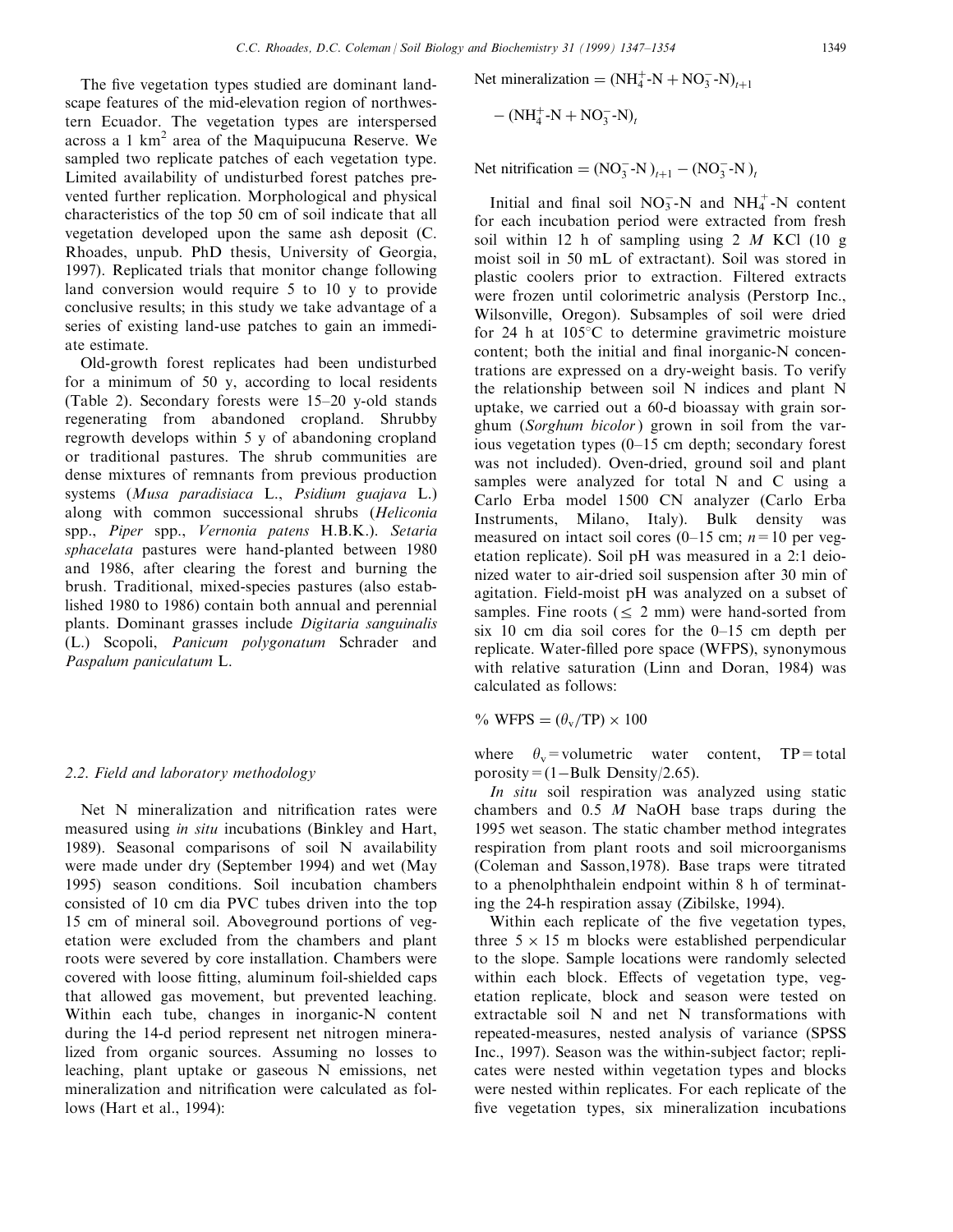Table 3

Soil N pools, net N transformations and water-filled pore space (WFPS) for wet and dry seasons (means with standard error of the mean in parentheses,  $n=6$ )

|                      | Replicate Wet | Extractable soil N pools (kg N $ha^{-1}$ ) |     |         |                                                 | Net N transformations (kg N ha <sup>-1</sup> 14 d <sup>-1</sup> )                          |                           |                         |                         |                                                                                                                   |                           |
|----------------------|---------------|--------------------------------------------|-----|---------|-------------------------------------------------|--------------------------------------------------------------------------------------------|---------------------------|-------------------------|-------------------------|-------------------------------------------------------------------------------------------------------------------|---------------------------|
|                      |               | $NH_4^+$ -N                                |     | $NO3-N$ |                                                 | Mineralization                                                                             |                           | Nitrification           |                         | WFPS $(\% )$                                                                                                      |                           |
| Vegetation type      |               |                                            | Dry | Wet     | Dry                                             | Wet                                                                                        | Dry                       | Wet                     | Dry                     | Wet                                                                                                               | Dry                       |
| Mature forest        |               |                                            |     |         | 4.88 (0.3) 1.07 (0.1) 1.85 (0.3) 2.65 (0.7)     |                                                                                            | $6.01(0.8)$ 3.18 (1.1)    |                         | $7.43(0.9)$ 2.98 (1.0)  |                                                                                                                   | $56.32(3.5)$ $20.80(0.5)$ |
|                      | 2             |                                            |     |         | $2.06(0.2)$ 1.00 (0.1) 2.53 (0.3) 3.92 (0.4)    |                                                                                            | $8.98(1.9)$ 5.87 (0.9)    |                         | $9.38(1.8)$ 5.88 (0.8)  |                                                                                                                   | 55.98 (2.6) 24.03 (2.3)   |
| Secondary forest     | 1             |                                            |     |         | 4.23 (0.6) 1.74 (0.6) 2.64 (0.5) 4.58 (0.5)     |                                                                                            | $4.95(0.6)$ $2.32(0.9)$   |                         | $6.13(0.5)$ 2.63 (0.9)  |                                                                                                                   | $52.07(3.9)$ $25.20(1.1)$ |
|                      | 2             |                                            |     |         | $2.76(0.4)$ 1.58 (0.2) 2.76 (0.5) 3.49 (0.9)    | $10.32(0.7)$ 3.75 (1.0)                                                                    |                           | $10.50(0.7)$ 4.25 (0.9) |                         |                                                                                                                   | 58.33 (3.1) 31.87 (0.5)   |
| Shrub regeneration 1 |               |                                            |     |         | 4.03 (0.8) 1.82 (0.4) 2.25 (0.1) 3.31 (0.2)     | 12.07(1.6) 1.60(0.4)                                                                       |                           | $13.24(2.0)$ 1.46 (0.5) |                         | $102.87(6.1)$ 41.35 (1.1)                                                                                         |                           |
|                      | 2             |                                            |     |         | $5.05(0.7)$ $2.10(0.4)$ $2.36(0.4)$ $1.84(0.3)$ |                                                                                            | 4.41 $(1.1)$ 4.40 $(0.8)$ |                         | $5.01(1.3)$ $2.78(0.6)$ | 76.47 (8.2) 33.28 (2.7)                                                                                           |                           |
| Setaria pasture      |               |                                            |     |         |                                                 | 4.64 (1.4) 1.68 (0.3) 0.78 (0.1) 0.35 (0.1) -2.28 (1.1) 1.36 (0.4) -0.61 (0.2) 0.54 (0.2)  |                           |                         |                         | 78.13 (6.3) 43.82 (2.8)                                                                                           |                           |
|                      | 2             |                                            |     |         |                                                 |                                                                                            |                           |                         |                         | 5.02 (0.9) 1.44 (0.4) 1.20 (0.1) 1.06 (0.1) 0.03 (1.4) 4.10 (0.8) 1.73 (0.7) 1.12 (0.4) 101.90 (5.0) 58.47 (3.8)  |                           |
| Mixed pasture        |               |                                            |     |         |                                                 |                                                                                            |                           |                         |                         | 4.60 (0.8) 0.55 (0.2) 3.00 (0.6) 1.77 (0.3) 10.04 (4.8) 4.11 (0.8) 9.90 (4.5) 2.62 (0.8) 100.00 (7.7) 36.42 (5.6) |                           |
|                      | 2             |                                            |     |         |                                                 | $3.95(0.4)$ 1.69 (0.5) 2.76 (0.2) 0.80 (0.2) 16.41 (1.6) 5.03 (1.8) 17.62 (1.8) 3.29 (1.5) |                           |                         |                         | 74.19 (3.3) 37.92 (4.2)                                                                                           |                           |

were deployed during wet and dry seasons. Soil respiration, total soil  $C$  and  $N$  pools, and fine root biomass were analyzed with a simple, nested analysis of variance. Relationships between N variables and other soil properties were compared using linear regression (SPSS Inc., 1997).

### 3. Results

Soil  $NH_4^+$ -N did not vary among vegetation classes, but declined nearly three-fold during the dry season (Tables 3 and 4). Extractable soil  $NO<sub>3</sub><sup>-</sup>N$  was uniform across vegetation with the exception of Setaria pasture, where it decreased to  $25-40\%$  of the dry and wet season averages of the other vegetation types (Table 3). Soil  $NO<sub>3</sub><sup>-</sup>N$  increased in the dry season beneath forest,

decreased under pasture and varied beneath shrub vegetation.

Vegetation and seasonal effects on net mineralization and nitrification rates agreed with patterns of soil  $NO<sub>3</sub><sup>-</sup>N$  (Table 3). Net N transformations were substantially lower in Setaria pastures than in other land-use classes (Tables 3 and 4). Mineralization rates were  $-2-0$  kg N ha<sup>-1</sup> during wet season incubations in Setaria soils, compared to an average of 9 kg N  $ha^{-1}$  for the other vegetation types. Wet and dry season nitrification rates in Setaria pastures were 6 and 24%, respectively, of those measured under all other vegetation classes. In forest sites, nitrification rates doubled from 4 to 8 kg N ha<sup>-1</sup>14 d<sup>-1</sup> during the dry and wet seasons, respectively. Nitrification increased nearly five-fold during the wet season beneath mixedspecies pasture. There was no seasonal change in nitri fication beneath Setaria. Similarity between mineraliz-

Table 4

*F*-ratios and significance levels for repeated measures; season was the within-subject factor; \*,\*\*,\*\*\*\* significant at the 0.05, 0.01, and 0.001 probability levels, respectively

| Sources                                | Extractable N pools |            |            | Net N transformations | <b>WFPS</b>   |             |  |
|----------------------------------------|---------------------|------------|------------|-----------------------|---------------|-------------|--|
|                                        | $NH4+-N$            | $NO3 - N$  | Sum        | Mineralization        | Nitrification |             |  |
| Between subject                        |                     |            |            |                       |               |             |  |
| Vegetation                             | 1.99                | $23.87***$ | $3.82**$   | $15.92***$            | $16.71***$    | $52.30***$  |  |
| Replicate (Vegetation)                 | 2.01                | $3.94***$  | 0.82       | $3.14*$               | $4.53***$     | $14.28***$  |  |
| Block (Replicate)                      | 0.92                | $5.60***$  | 2.02       | 1.61                  | 1.79          | $4.70**$    |  |
| Within subject                         |                     |            |            |                       |               |             |  |
| Season                                 | $115.21***$         | 0.81       | $50.58***$ | $27.36***$            | $73.60***$    | $491.23***$ |  |
| Season $\times$ Vegetation             | 1.10                | $8.40***$  | $4.71***$  | $9.49***$             | $8.73***$     | $7.09***$   |  |
| Season $\times$ Replicate (Vegetation) | 1.92                | 1.35       | 1.75       | $4.51***$             | $5.03***$     | $3.21*$     |  |
| Season $\times$ Block (Replicate)      | 0.81                | 1.10       | 1.23       | $2.82*$               | 2.17          | 1.78        |  |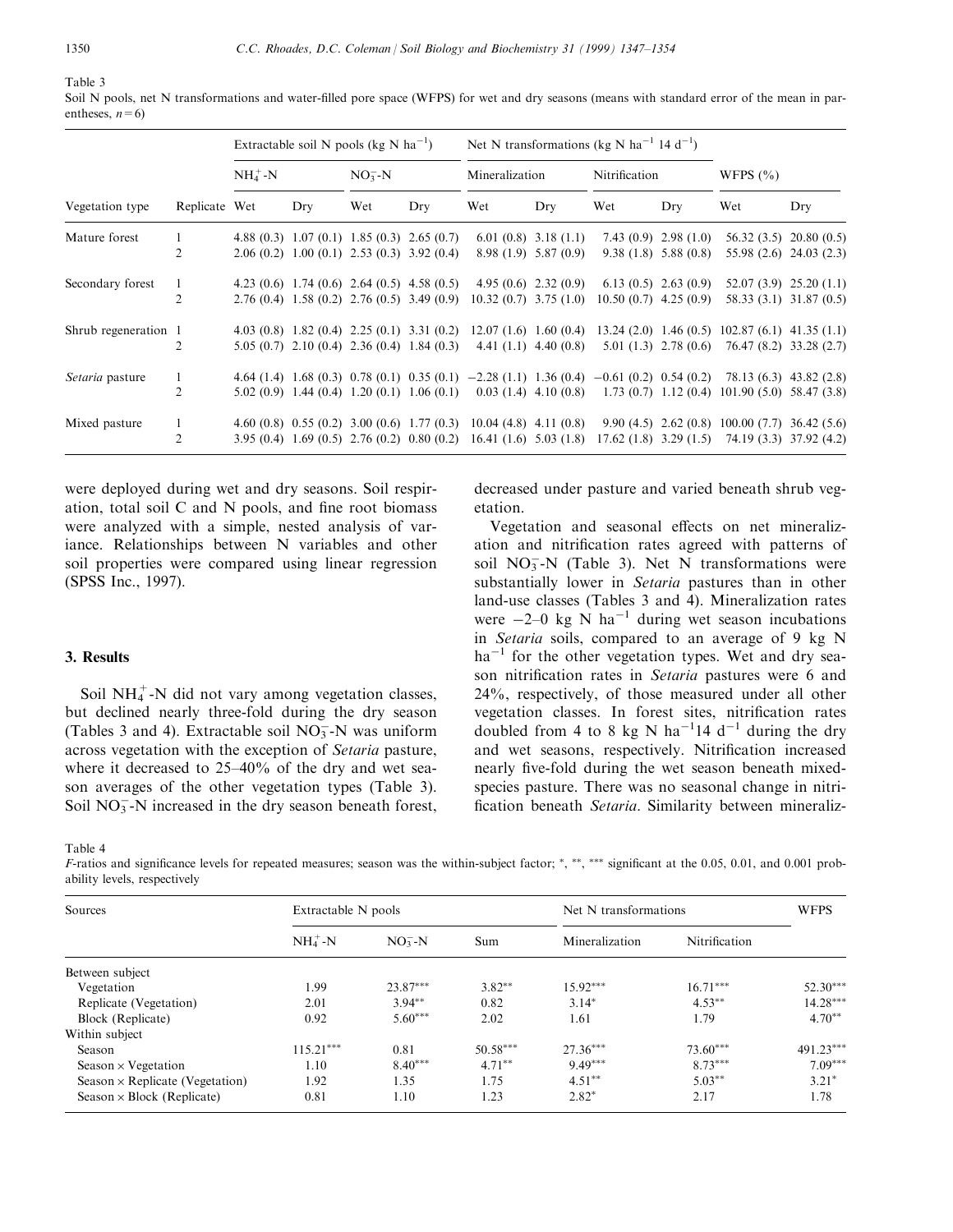ation and nitrification rates indicates that N generated by mineralization is rapidly nitrified beneath forest and secondary vegetation. Negative wet-season net transformation rates below Setaria probably resulted from microbial immobilization of inorganic soil N.

Soil  $NO<sub>3</sub><sup>-</sup>N$  and net nitrification rates were well correlated to the tissue N content of bioassay-grown sorghum (Fig. 1). Leaf N concentration was 40% higher for sorghum grown in forest versus Setaria soil. Sorghum leaf N was similar for plants grown in mixed-species pasture and shrub soil.

Soil bulk density increased from 0.6 g  $cm^{-3}$  in mature and second-growth forest to  $0.8-0.9$  g cm<sup>-3</sup> under both pasture types and shrub regeneration (Table 5). Water-filled pore space (WFPS) ranged from 21% during the dry season to 100% during the wet season (Table 3). Both types of pasture had higher WFPS than forests during both seasons ( $P < 0.05$ ); WFPS was 1.7 and 2.5 times greater in Setaria pasture than in mature forest during wet and dry seasons. Shrub regeneration had WFPS similar to the pastures. Soil pH in water ranged from 5.4 to 4.8 across vegetation classes (Table 5). There were larger differences in soil pH between replicates than between vegetation types (Table 5). Field-moist soils were consistently 0.5 pH units higher than air dry samples.

S. sphacelata is a tussock-forming grass with a very dense root mat near the soil surface. Fine root biomass was three- and five-fold greater in Setaria pasture than in mature forest and mixed-species pasture (Table 5).

Wet season soil respiration increased nearly two-fold, from 14 to 26 kg  $\dot{C}$  ha<sup>-1</sup> d<sup>-1</sup> between mature forest and Setaria pasture (Table 5). For the upper 15 cm depth, total soil  $C$  and  $N$  pools did not differ significantly between vegetation classes (Table 5).

#### 4. Discussion

### 4.1. Tropical montane forest N transformations

Nitrogen cycling in Ecuadorian montane forest (1400 m) is consistent with other tropical sites at equal elevation on similar-age volcanic material. For our 2000 y-old tephra-derived soil, net mineralization in mature forests averaged 1.1 and 0.6  $\mu$ g N g<sup>-1</sup> d<sup>-1</sup> during the wet and dry seasons, respectively. In Hawaiian montane forest  $(1200-1300$  m) along an volcanic ash age-sequence, Riley and Vitousek (1995) and Vitousek and Matson (1988) found that N transformations increased with substrate age. Daily net mineralization rates measured during 30-d incubations increased from 0.13  $\mu$ g Ng<sup>-1</sup> on 1000 y-old tephra to 2.7  $\mu$ g Ng<sup>-1</sup> d<sup>-1</sup> on 4000 y-old tephra (Vitousek et al., 1983). At 1500 m on volcanic soils in Costa Rica, Marrs et al. (1988) found net mineralization rates of  $0.4 \ \mu g \ N \ g^{-1} d^{-1}.$ 

Table 5

Soil pH<sub>water</sub>, bulk density, fine root biomass, C and N stocks (0-15 cm) and soil respiration for forest, pasture and second-growth vegetation (mean and standard error of the mean);  $\kappa$ ,  $\kappa$ ,  $\kappa$ ,  $\kappa$  significant at the 0.05, 0.01, and 0.001 probability levels, respectively

| Vegetation type                      | Replicate      | $pH_w$ , 2:1      |     | Bulk<br>density,<br>$(g \text{ cm}^{-3})$ |     | Fine root<br>biomass.<br>$(Mg ha^{-1})$ |     | Soil<br>respiration,<br>(kg $CO2$ -<br>C ha <sup>-1</sup> d <sup>-1</sup> ) |     | C stock,<br>$(Mg \, ha^{-1})$ |      | N stock,<br>$(Mg \text{ ha}^{-1})$ |     |
|--------------------------------------|----------------|-------------------|-----|-------------------------------------------|-----|-----------------------------------------|-----|-----------------------------------------------------------------------------|-----|-------------------------------|------|------------------------------------|-----|
| Mature forest                        | 1              | 5.4               | 0.2 | 0.62                                      | 0.1 | 6.80                                    | 1.5 | 13.50                                                                       | 1.9 | 65.39                         | 10.1 | 5.51                               | 1.0 |
|                                      | $\overline{2}$ | 4.9               | 0.2 | 0.60                                      | 0.0 | 3.79                                    | 0.7 | 15.64                                                                       | 1.9 | 56.21                         | 4.9  | 4.98                               | 0.4 |
| Secondary forest                     | 1              | 5.4               | 0.1 | 0.64                                      | 0.0 | 3.70                                    | 0.5 | 18.84                                                                       | 1.2 | 81.27                         | 5.1  | 6.87                               | 0.4 |
|                                      | $\overline{2}$ | 4.8               | 0.1 | 0.74                                      | 0.0 | 6.02                                    | 0.4 | 21.16                                                                       | 1.6 | 58.03                         | 2.3  | 5.28                               | 0.1 |
| Shrub regeneration                   | 1              | 4.9               | 0.0 | 1.01                                      | 0.1 | 3.19                                    | 0.5 | 22.67                                                                       | 0.9 | 71.99                         | 7.4  | 6.26                               | 0.5 |
|                                      | $\overline{2}$ | 5.3               | 0.1 | 0.82                                      | 0.0 | 3.58                                    | 1.2 | 20.84                                                                       | 1.3 | 73.99                         | 10.3 | 6.40                               | 0.9 |
| Setaria pasture                      | 1              | 5.1               | 0.1 | 0.71                                      | 0.0 | 14.46                                   | 4.8 | 29.05                                                                       | 2.0 | 61.09                         | 4.0  | 5.39                               | 0.3 |
|                                      | $\overline{2}$ | 5.1               | 1.0 | 0.87                                      | 0.0 | 17.29                                   | 6.3 | 23.88                                                                       | 1.0 | 62.82                         | 4.0  | 5.69                               | 0.3 |
| Mixed pasture                        | 1              | 5.0               | 0.0 | 0.84                                      | 0.0 | 2.92                                    | 1.4 | 25.33                                                                       | 2.2 | 73.00                         | 10.6 | 6.55                               | 0.8 |
|                                      | $\overline{2}$ | 4.9               | 0.1 | 0.86                                      | 0.0 | 3.71                                    | 1.6 | 23.84                                                                       | 2.2 | 64.45                         | 4.8  | 5.64                               | 0.4 |
| <b>ANOVA F-statistic</b><br>Source   |                |                   |     |                                           |     |                                         |     |                                                                             |     |                               |      |                                    |     |
| Vegetation<br>Replicate (Vegetation) |                | 0.67<br>$7.18***$ |     | $17.45***$<br>$4.02**$                    |     | $8.19***$<br>0.65                       |     | $14.73***$<br>1.47                                                          |     | 1.15<br>1.42                  |      | 1.20<br>1.08                       |     |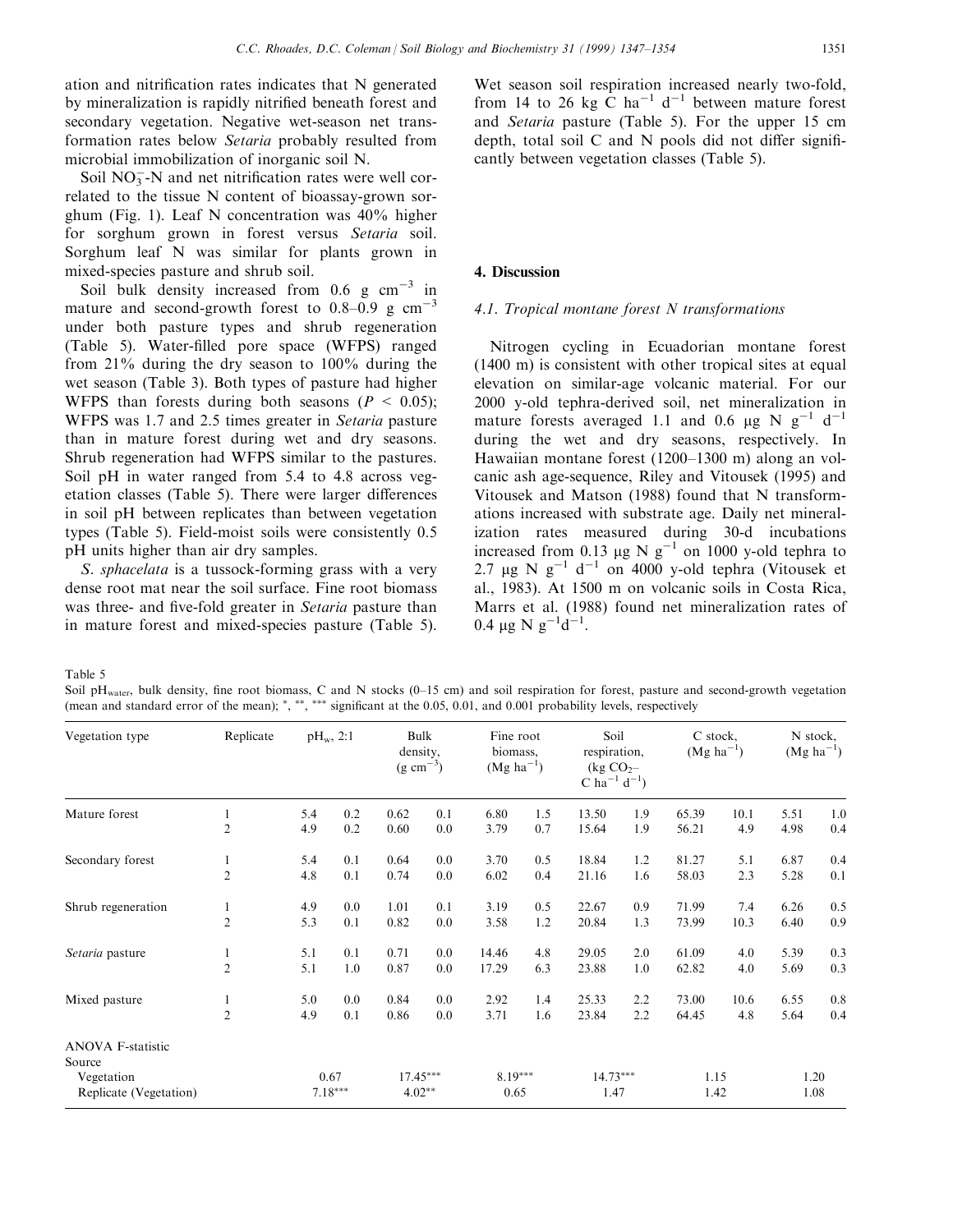

Fig. 1. Relationship between sorghum leaf N concentration and soil nitrate and net nitrification for combined wet and dry seasons. Sorghum was harvested after 60 d growing in Setaria, mixed-species pasture, shrub regeneration and mature forest soils (second-growth forest was not included). Points are means for each vegetation replicate; bars are 1 SE of the mean  $(n=5$  per replicate for bioassay data and  $n=12$  per replicate for soil N data).

# 4.2. Influence of Setaria pasture on soil  $N$ transformations

Conversion to Setaria pasture considerably alters soil N transformations. Similar to conversion of lowland tropical forest to pasture, establishment of Setaria pasture reduces soil  $NO<sub>3</sub><sup>-</sup>N$  and decreases net nitrification and mineralization rates (Piccolo et al., 1994; Reiners et al., 1994; Neill et al., 1995; Johnson and Wedin, 1997). We measured 70 and 87% reductions in soil  $NO<sub>3</sub><sup>-</sup>N$  pools and net mineralization rates in Setaria pastures relative to undisturbed forest. Amazonian Brachiaria brizantha and Panicum maxi*mum* pastures reduced soil  $NO<sub>3</sub><sup>-</sup>N$  and net mineralization to the same degree (Neill et al., 1995). Reiners et al. (1994) measured 60 and 40% reductions in  $NO_3^-$ -N and net mineralization in Costa Rican, Ischaemum indicum pastures. Similar to our Ecuadorian site, the large drop in N availability and production of inorganic N after conversion to pasture occurred without change in total C and N pools (Buschbacher et al., 1988; Piccolo et al., 1994).

Lowland tropical forest-pasture comparisons have shown that in forest the majority of the inorganic soil N pool consists of  $NO<sub>3</sub><sup>-</sup>$  N, whereas pasture soils contain more  $NH_4^+$ -N (Keller and Reiners, 1994; Piccolo et al., 1994; Neill et al., 1995). Soil NH<sub>4</sub>+-N represented 66% in active pasture versus 23% in Costa Rican mature forest (Keller and Reiners, 1994). In Ecuadorian Setaria pastures, 77% of the total inorganic-N was  $NH_4^+$ -N, compared to 42% in mature forest sites.

## 4.3. Sources of the Setaria pasture effect

The pattern of decreased N transformations after forest clearing and conversion to pasture is consistent



Fig. 2. Daily net mineralization and soil respiration during the 1995 wet season for two replicates of five vegetation types (mean  $\pm 1$  SE).

with other tropical sites (Reiners et al., 1994; Neill et al., 1995) with notable exceptions (Montagnini and Buschbacher, 1989; Matson et al., 1990). Decreased soil N availability and N transformation rates have been attributed to chemical and physical conditions that restrict the activity of soil microbes that regulate soil organic matter turnover. In general, soil moisture, aeration, temperature, pH and  $NH_4^+$ -N content (Paul and Clark, 1989) control nitrification. Soil pH, temperature and  $NH_4^+$ -N did not vary significantly between the vegetation types we studied, so were not responsible for changes in nitrification. Lower net mineralization and nitrification rates may also result from high rates of microbial immobilization.

Soil compaction and waterlogged conditions following conversion to pasture produce conditions that may retard soil N transformations. Animal traffic in pastures increases bulk density and WFPS (Keller and Reiners, 1994) while reducing porosity (Spaans et al., 1989; Wielemaker and Lansu, 1991). For many nonvolcanic soils, nitrification increases with soil moisture to a maximum at 60% WFPS (Linn and Doran, 1984). Beyond that point, anaerobic conditions slow nitrifiers and enhance denitrifier activity and nitrous oxide production. Because of their unique mineralogy and physical properties, volcanic soils continue to produce  $NO_3^-$ -N at WFPS above 80% (Doran et al., 1990). While bulk density and WFPS increased significantly under both Setaria and mixed-species pastures  $(Table 5)$ , soil N characteristics differed considerably between the two pasture types. In spite of high wet season WFPS  $(87%)$ , net mineralization and nitrification in the mixed-species pasture proceeded at a rate similar to mature forest. Soil N transformations in mixed-species pasture, forest and shrub sites all responded positively to increased soil moisture during the wet season. Conversely, seasonal change in WFPS had no effect on soil N transformations in Setaria pasture. While conversion to pasture increased soil com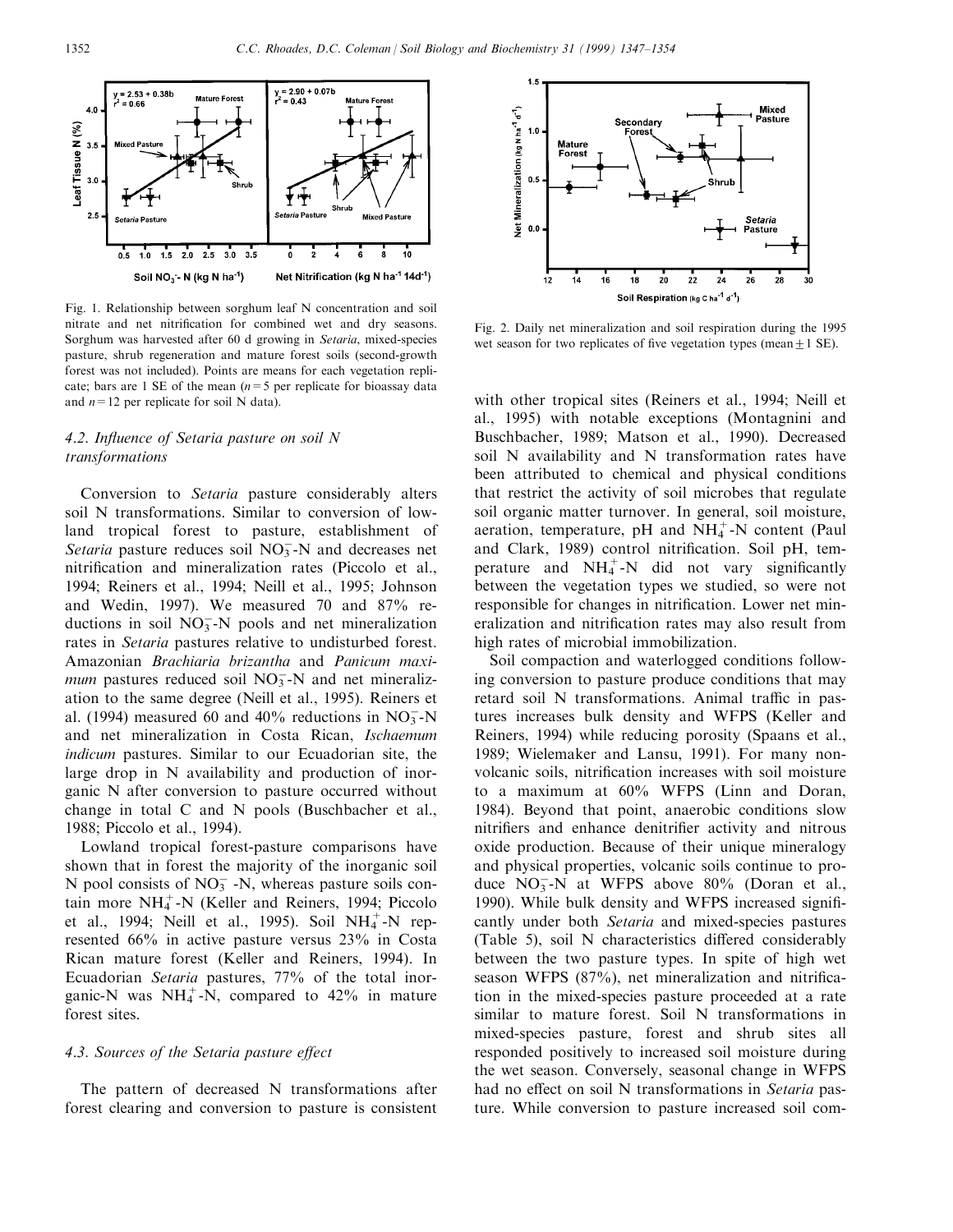paction and moisture content, these changes favored rapid soil N transformations in one pasture type and had no effect in the other type.

Uptake of N by graminoids is much higher than by woody vegetation. For dense-rooted pastures, N uptake can exceed 500 kg N ha<sup>-1</sup> y<sup>-1</sup> (Whitehead, 1995). Annual net mineralization, estimated from wet (10 months) and dry (2 months) season averages, generates a maximum of 340 kg N ha<sup>-1</sup> y<sup>-1</sup> for any vegetation class in this study. Soil  $NO<sub>3</sub><sup>-</sup>N$  and net nitrification were inversely related to root biomass across our land-use types (Pearson  $R = -0.87$ ;  $P = 0.001$  and  $R = -0.69$ ;  $P = 0.026$ ). However, within our *in situ* incubation chambers, root N uptake is eliminated such that mineral N production is not influenced by N uptake in *Setaria* pasture soils. The sorghum bioassay verified that in sieved, root-free soil, plant available soil  $N$  was significantly lower in Setaria soils compared to mature forest (ANOVA  $P < 0.03$ ; Fig. 1).

Soil microbe mediated N and C mineralization are typically positively correlated (Franzluebbers et al., 1996). We found no such pattern across vegetation types. Regarding mature forest and Setaria pasture, increased respiration corresponded with decreased net N mineralization (Fig. 2). Low net N mineralization, coupled with high C efflux in the Setaria pastures suggests that the soil microbial community is actively immobilizing inorganic N into microbial biomass. Negative mineralization and nitrification rates in the Setaria pasture during the wet season (Table 3) also support this conclusion. The high root biomass in the Setaria pastures probably produces sufficient labile  $C$ , through root exudates and turnover to support an aggressive immobilizer community. Microbial biomass C contained in root-free soil (substrate induced respiration method; West and Sparling, 1986) was 2.6 times higher for Setaria than mature forest and was highly correlated with static chamber C efflux  $(r^2=0.74; C$ . Ettema, unpublished data). Comparing grasslands and forest, Sparling et al. (1994) found that microbial biomass C and N were 1.3 and 2.0 times higher in New Zealand pastures. Hart et al. (1993) also measured higher rates of N immobilization in California grassland relative to forest. Across a series of tropical forest soils, Vitousek and Matson (1988) found the highest rates of N immobilization and amounts of microbial biomass N in volcanically-derived montane forest soils.

# 4.4. Land conversion and soil N cycling in Northwestern Ecuador

Setaria pasture was the only land-use type that deviated significantly and consistently from undisturbed lower montane forest. In second-growth forest and shrub regeneration, variability between vegetation

replicates was high, yet N transformations were generally close to that of native forest and often higher. These similarities in soil N processes occurred in spite of large differences in stand structure and species diversity (Table 2). The increased bulk density that occurred during agricultural land use recovers more gradually, but returns to original amounts after two decades beneath second-growth vegetation.

Large differences between mixed-species and Setaria pastures demonstrate species-specific controls on soil nutrient and plant community dynamics. Setaria's extremely dense root system not only alters soil N processes, but it also inhibits pasture colonization by woody vegetation. Setaria roots form both a physical barrier against seed establishment within pastures and also a competitive obstacle that limits soil resource availability to other plants. Conversely, mixed-species pasture has fewer roots and higher soil N availability and is more prone to woody plant invasion. The current advance of pasture production in mid-elevation areas of northwestern Ecuador is extending the range of S. sphacelata. While traditional pasture has little effect on soil  $N$  transformations and the effects of other agricultural practices diminish rapidly beneath second-growth vegetation, continued Setaria expansion will affect long-term pasture productivity and subsequent forest regeneration in abandoned pasture.

#### Acknowledgements

Thanks to A. Barrera, G. Eckert, C. Ettema, and M. Miller for help in the field and laboratory. D. Logan and T. Maddox of the University of Georgia, Institute of Ecology analyzed the soil extracts. Comments from D. Binkley, M. Cabrera, J. Doran, C. Neill, S. Miller and two anonymous reviewers greatly improved the manuscript. Statistical advice from R. King of the USFS Rocky Mountain Research Station is much appreciated. Thanks to the Fundacion Maquipucuna for administrative and logistical support. Funding for this study was provided by a grant from the J.D. and C.T. MacArthur foundation.

#### References

- Binkley, D., Hart, S.C., 1989. The components of nitrogen availability assessments in forest soils. Advances in Soil Sciences 10, 57±112.
- Buschbacher, R., Uhl, C., Serrao, E.A.S., 1988. Abandoned pastures in eastern Amazonia. II. Nutrient stocks in the soil and vegetation. Journal of Ecology 76, 682–699.
- Clapperton, C., 1993. Quarternary Geology and Geomorphology of South America. Elsevier, Amsterdam.
- Coleman, D.C., Sasson, A., 1978. Decomposer subsystem. In: Breymeyer, A.J., Van Dyne, G.M. (Eds.), Grasslands, Systems